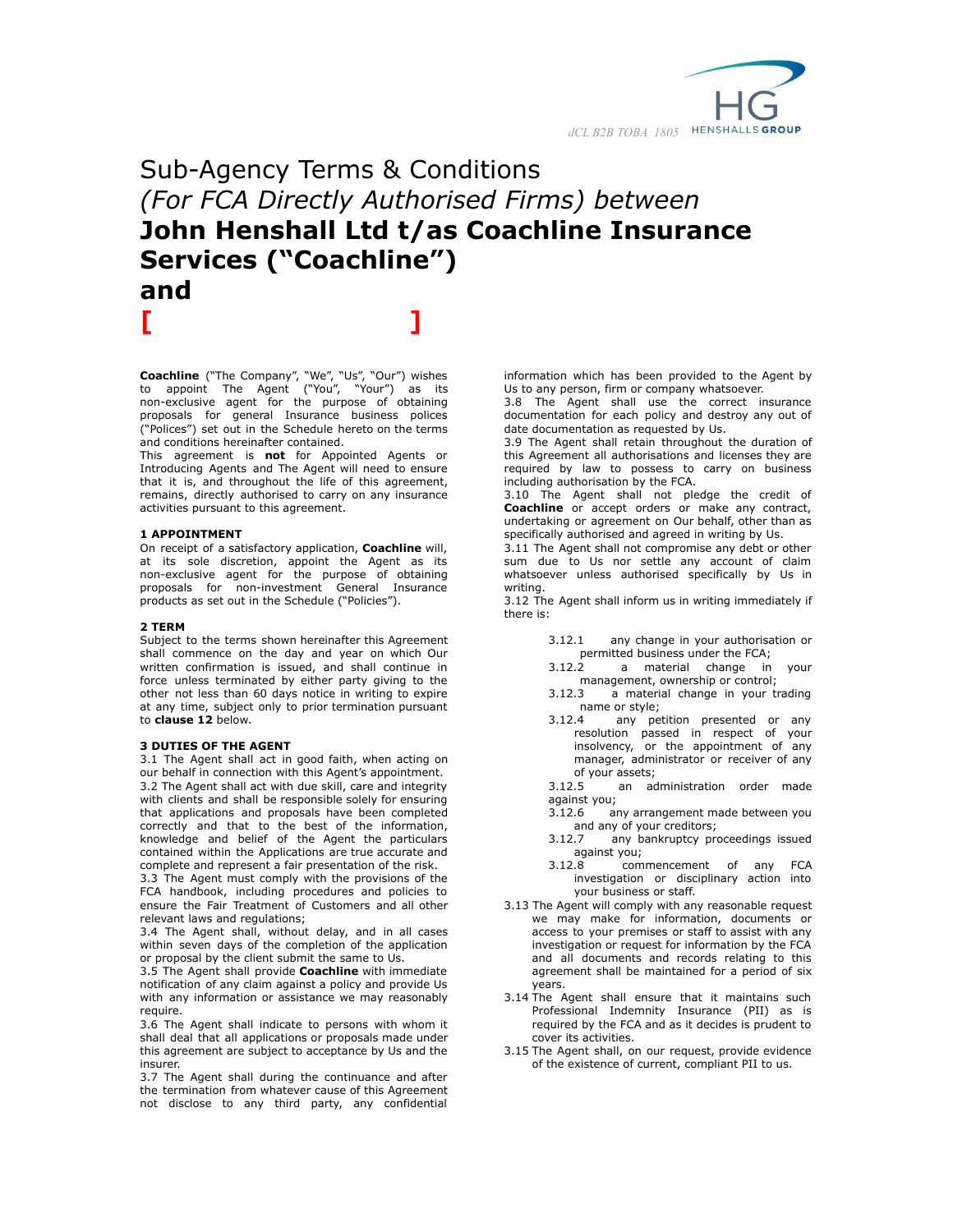

# **4 QUOTATIONS**

4.1 Any quotations you provide to customers or prospective customers in respect of insurance policies to be arranged under this agreement shall be only in accordance with the relevant rating guide supplied by us or such other terms agreed between you and us.

4.2 We are not obliged to provide a quotation in respect of any insurance policy.

4.3 Nothing in this Agreement shall oblige us to accept any proposal for insurance or renewal of any existing policy if we at our sole discretion decline to do so.

#### **5 RESTRICTIONS TO YOUR AUTHORITY**

5.1 You shall not accept, vary, amend, cancel or terminate on our behalf any insurance policy unless agreed by us in writing.

5.2 The Agent shall not act, or purport to act as an employee or partner of **Coachline**.

5.3 No insurance policy, the subject of this agreement, shall be put on risk without our prior consent.

#### **6. OUR DUTIES**

6.1 We will process all proposals promptly and issue documentation without delay;

6.2 **Coachline** will not use any information provided by The Agent for the purpose of direct selling, unless specific written instructions have been provided by the Agent to do so.

6.3 We reserve the right to audit your performance in respect of your obligations and duties under this agreement. Such audit process could include access to any documents relating to this agreement, which must be retained for a period of six years.

## **7. INDEMNITY**

7.1 The Agent shall indemnify and keep indemnified **Coachline** against any and all losses, proceedings, lost profits, damages, awards, expenses, claims, costs (including increased administration costs and legal costs on a full indemnity basis) actions and any other losses and/or liabilities suffered by **Coachline** arising from or due to any breach of this Agreement and/or beach of statutory duty by the Agent.

# **8. ADVERTISING AND INTELLECTUAL PROPERTY**

8.1 The Agent shall not cause any action, which may damage Our, or our insurers intellectual property rights, brands, policies, trademarks, insurance documents or brochures.

8.2 Any advertisement or Financial Promotion in respect of any policy covered under this agreement must have prior written authority from Us, This includes any form of website, webpage or electronic trading facility.

8.3 The Agent must ensure compliance with all advertising or financial promotion regulations relating to non-investment insurance contracts as detailed by the FCA.

## **9. COMMISSION TERMS**

9.1 In respect of non-investment Insurance Business undertaken by you in accordance with this Agreement, you shall be entitled to be paid a commission calculated as the percentage set out in the schedule, and as agreed from time to time, of the premium exclusive of the Insurance Premium Tax and any other Taxes.

9.2 Both during and after the termination of this Agreement, you shall, within 30 days of the date of any Report (or such other period as is agreed between you and us) pay all sums due to us in respect of each insurance policy referred to in such Report comprising: 9.2.1 Insurance Premium Tax and any other Taxes

in full; and

9.2.2 Premium less commission calculated in accordance with clause 9.1.

9.3 Subject to any credit terms agreed between you and us, unless payment is received by us in accordance with clause 9.2, we reserve the right to cancel immediately any insurance policy for which payment has not been received. In such circumstances, we reserve the right to contact the Customer direct for the purpose of obtaining payment.

9.4 You shall be responsible to account to us for the relevant proportion of the premium and Insurance Premium Tax and any other Taxes in respect of any insurance policy, which has been on risk and for which you have been unable to collect the premium from the Customer. In such circumstances, we reserve the right to contact the Customer direct for the purpose of obtaining payment.<br>9.5 We resery

We reserve the right to charge you interest in respect of the late payment of any amount due from you to us pursuant to this Agreement at the rate of 2 per cent over the base rate of Barclays Bank plc from time to time.

9.6 Both during and after the termination of this Agreement, if a premium or part of a premium is repaid to a Customer for any reason, you shall repay to us the proportionate part of your commission. Such repayment shall be made at the earlier of the time of the submission of the next Report following our repayment of such premium or part premium or 60 days from the date of such repayment.

9.7 Both during and after the termination of this Agreement, premiums or part premiums, you shall hold refunds of premiums and Claims monies collected by or paid to you pursuant to this Agreement in a designated trust client account.

9.8 For the avoidance of doubt, any handling or other charge in respect of any instalment or credit arrangement between you and us shall not attract commission.

9.9 When you have made an instalment payment plan available to any Customer, you shall maintain in force all necessary permissions including any required pursuant to the Consumer Credit Act 1998.

## **10. CONFIDENTIALITY AND DATA PROTECTION**

- 10.1. The parties acknowledge that for the purposes of the GDPR and Data Processing Legislation each party is a data controller and processor and shall maintain appropriate<br>registration with the Information registration with the Information Commissioner's Office (ICO), as required by Law.
- 10.2. The Agent shall provide all reasonable assistance to the Company in the preparation of any Data Protection Impact Assessment prior to commencing any data processing or control. Such assistance may, at the Company's discretion, include:
	- 10.2.1. a systematic description of the envisaged processing operations and the purpose of the processing;
	- 10.2.2. an assessment of the necessity and proportionality of the processing operations in relation to the services provided by the Agent;
	- 10.2.3. an assessment of the lawful bases on which the processing is undertaken and the risks to the rights and freedoms of data subjects;
	- 10.2.4. the measures to address data risks, including safeguards, security measures and mechanisms to ensure the protection of Personal Data.
- 10.3. The Agent shall, in relation to any Personal Data processed in connection with its obligations under this contract of appointment: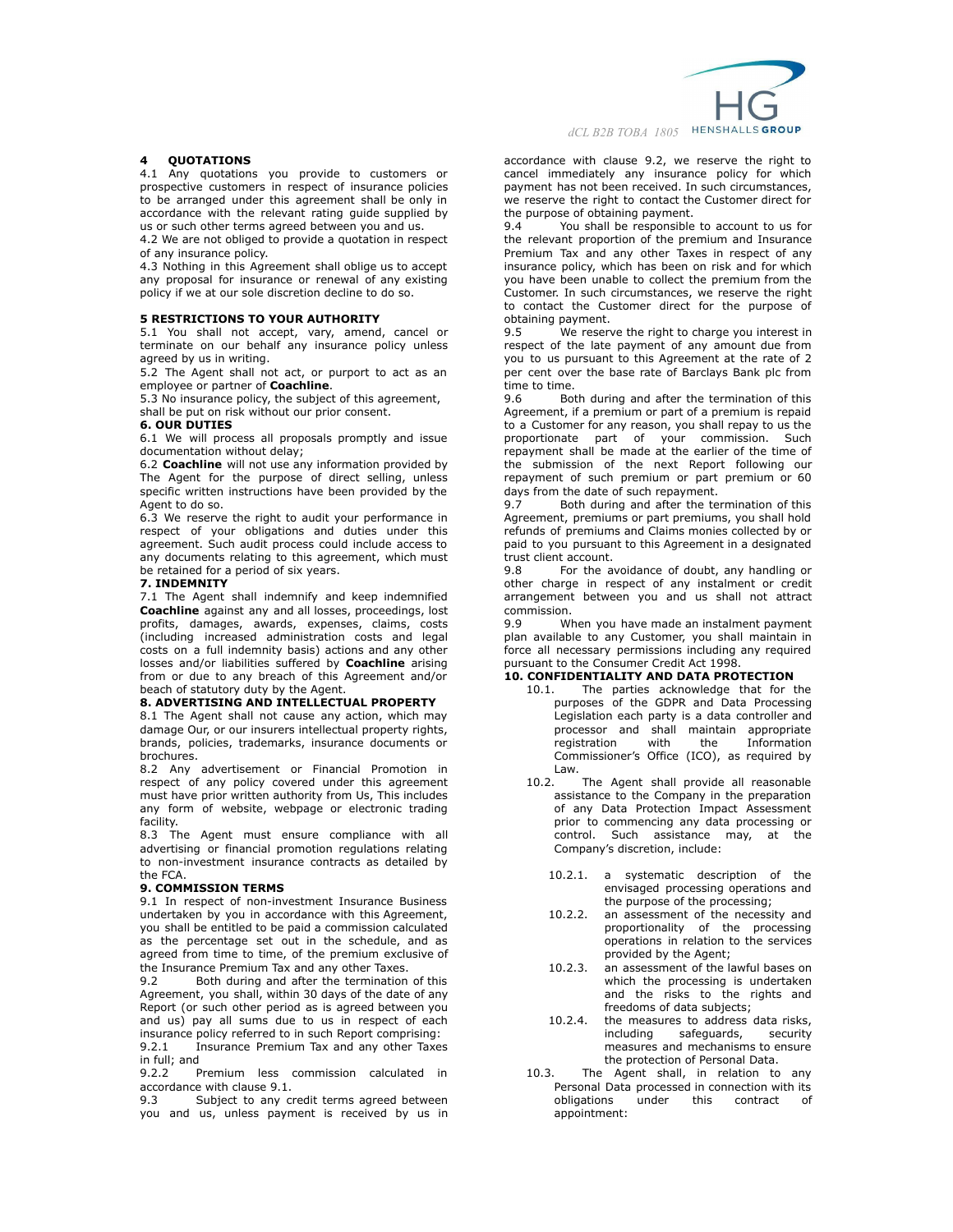

- 10.3.1. process that data solely in accordance with the lawful bases and purposes stated in its customer .<br>Terms of Business Agreement, as agreed with the Company;
- 10.3.2. ensure that it has in place and maintains protective measures, which have been reviewed and approved by the Company as appropriate to protect against a data loss event, having taken account of:
	- a) the impact of loss to the data subject, based upon the nature of the data to be protected;
	- b) the harm that may result from a data loss event;
	- c) the state of technological development; and
	- d) the cost of implementing any measures.
- 10.4. The Agent shall take all reasonable steps to ensure the reliability and integrity of any and all personnel having access to Personal Data of the Agent's customers and/or employees and that they:
	- (i) are aware of the Agent's duties under this agreement;
	- (ii) are subject to appropriate confidentiality undertakings with the Agent and any business of the Agent or the Company;
	- (iii) have undergone adequate training in the use, care, protection and handling of Personal Data.
- 10.5. The Agent shall notify the Company immediately if it:
	- 10.5.1. receives a Data Subject Access Request;
	- 10.5.2. receives a request to block or erase any personal data;
	- 10.5.3. receives any other request, complaint or communication relating to either party's obligations under the Data Protection Legislation;
	- 10.5.4. receives any communication from the Information Commissioner or any<br>other regulatory authority in regulatory authority in connection with Personal Data processed under this agreement;
	- 10.5.5. receives a request from any third party for disclosure of Personal Data where compliance with such request is required or purported to be required by Law; or
- 
- 10.5.6. becomes aware of a Data Loss Event.<br>10.6. The Agent shall allow for audits of its The Agent shall allow for audits of its Data Processing activity by the Company or the Company's designated auditor.

# **11. COMPLAINTS PROCEDURE**

11.1 The Agent must have a complaints procedure in place, which complies with the requirements of the FCA rules.

11.2 The Agent must ensure that all complaints relating to Our administration of policies are notified to Us immediately upon receipt. Complaints relating to the sale of polices should be dealt with by The Agent.

11.3 Any breach of this agreement, or failure to comply with the FCA rules, negligence, or other failure to act with integrity, due care or diligence will be treated as a serious complaint by Us and you agree to assist in any investigation we may, at our discretion, choose to undertake.

## **12. TERMINATION**

12.1 Either you or we may terminate this Agreement by giving 90 days written notice to the other party's registered business address.

12.2 Either you or we may terminate this Agreement immediately by notice in writing to the other:

12.2.1 where one party has reasonable grounds for suspecting fraud or dishonesty by the other or by the other's employees, agents or independent contractors;

12.2.2 where one party reasonably holds the opinion that either, the regulatory status of the other party has changed, or that the other party is acting under this Agreement in such a way as to cause, or likely to cause, prejudice to the other, any Customer or potential Customer; 12.2.3 where one party is in breach of this Agreement and has failed to remedy such breach within 14 days of written request from the other;

12.2.4 where one party is in breach of this Agreement, such breach being incapable of remedy. For the purpose of this clause, a breach shall be considered capable of remedy if the party in breach can comply with the provision in question in all respects other than as to the time of performance (provided that time of performance is not of the essence);

12.2.5 where one party is issued with an interim order under Section 252 Insolvency Act 1986 or has a Bankruptcy Petition presented against it, or being a company, enters into voluntary or compulsory liquidation, has a receiver, administrator or administrative receiver appointed over all or any of its assets, or takes or suffers any similar action in any jurisdiction;

12.2.6 is convicted of a criminal offence.

12.2.7 where one party loses any authorisation or licence that it is required by law to possess to carry on business, including authorisation from the FCA.

12.3 It is the responsibility of The Agent to notify Us immediately in writing if any of the events detailed in section 12 should occur during the period of this agreement.

12.4 In the event that termination is caused by removal of your authorisation by the FCA, you must cease all insurance activity and we will deal directly with all Customers.

# **13. ASSIGNMENT**

13.1 This Agreement is personal to you and us and may not be assigned or transferred to any other person, firm or company without the prior written consent of the other.<br>13.2

You may not sub-contract any of your rights or obligations pursuant to this Agreement without our prior written consent.

## **14. NOT A PARTNERSHIP**

Nothing in this Agreement shall constitute a partnership or joint venture between You and Us.

# **15. ENTIRE AGREEMENT**

15.1 This agreement sets out the entire agreement between the parties and supersedes all prior discussions between them or their advisors and all statements, representations, terms and conditions, warranties, guarantees, proposals, communications, and understandings whenever given and whether orally or in writing.